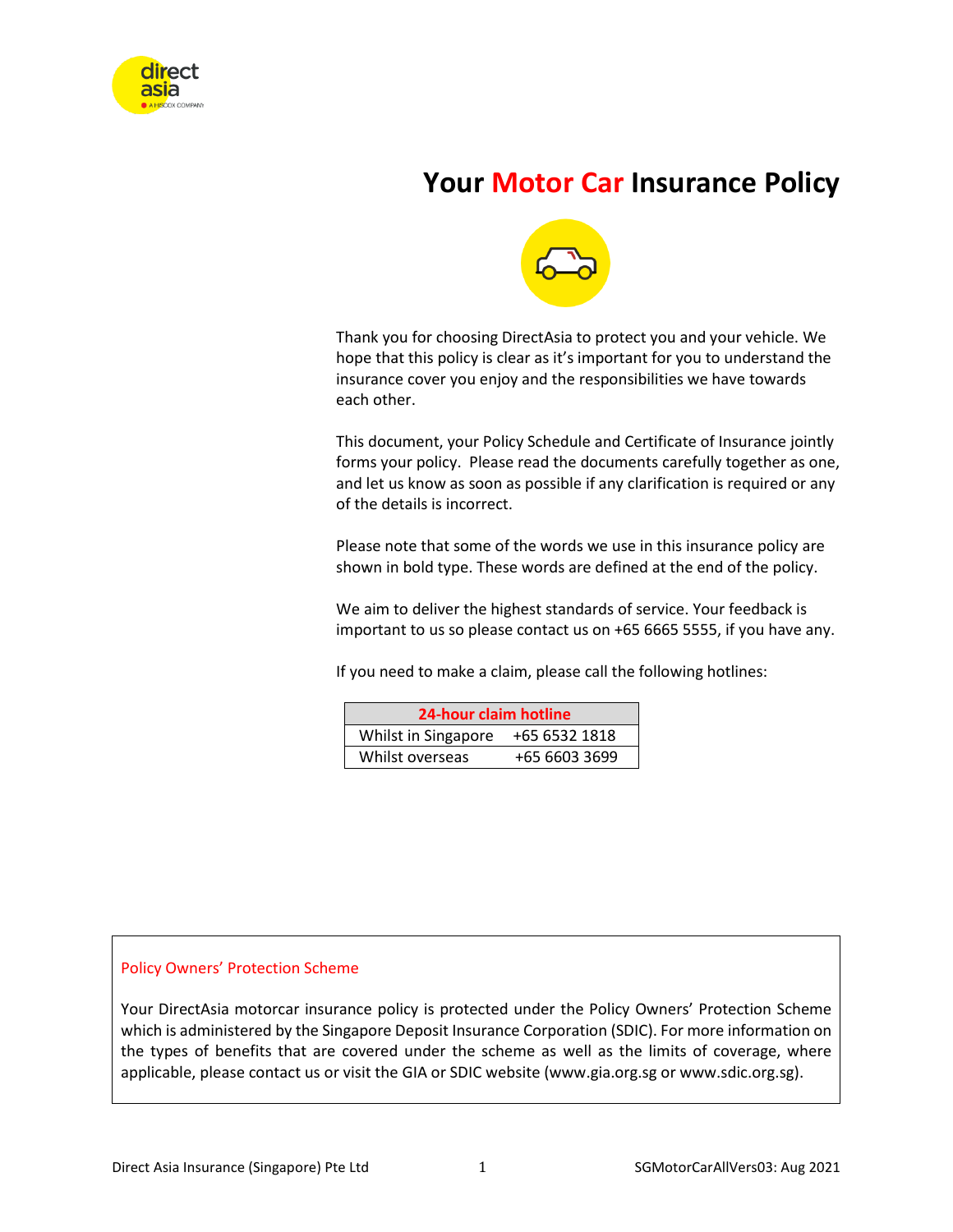

## **Contents**

| 1. |  |
|----|--|
| 2. |  |
| 3. |  |
| 4. |  |
|    |  |
|    |  |
|    |  |
|    |  |
| 1. |  |
| 2. |  |
| 3. |  |
| 4. |  |
| 5. |  |
| 6. |  |
| 7. |  |
| 8. |  |
| 9. |  |
|    |  |
|    |  |
| 1. |  |
| 2. |  |
| 3. |  |
| 4. |  |
| 5. |  |
| 6. |  |
|    |  |
| 1. |  |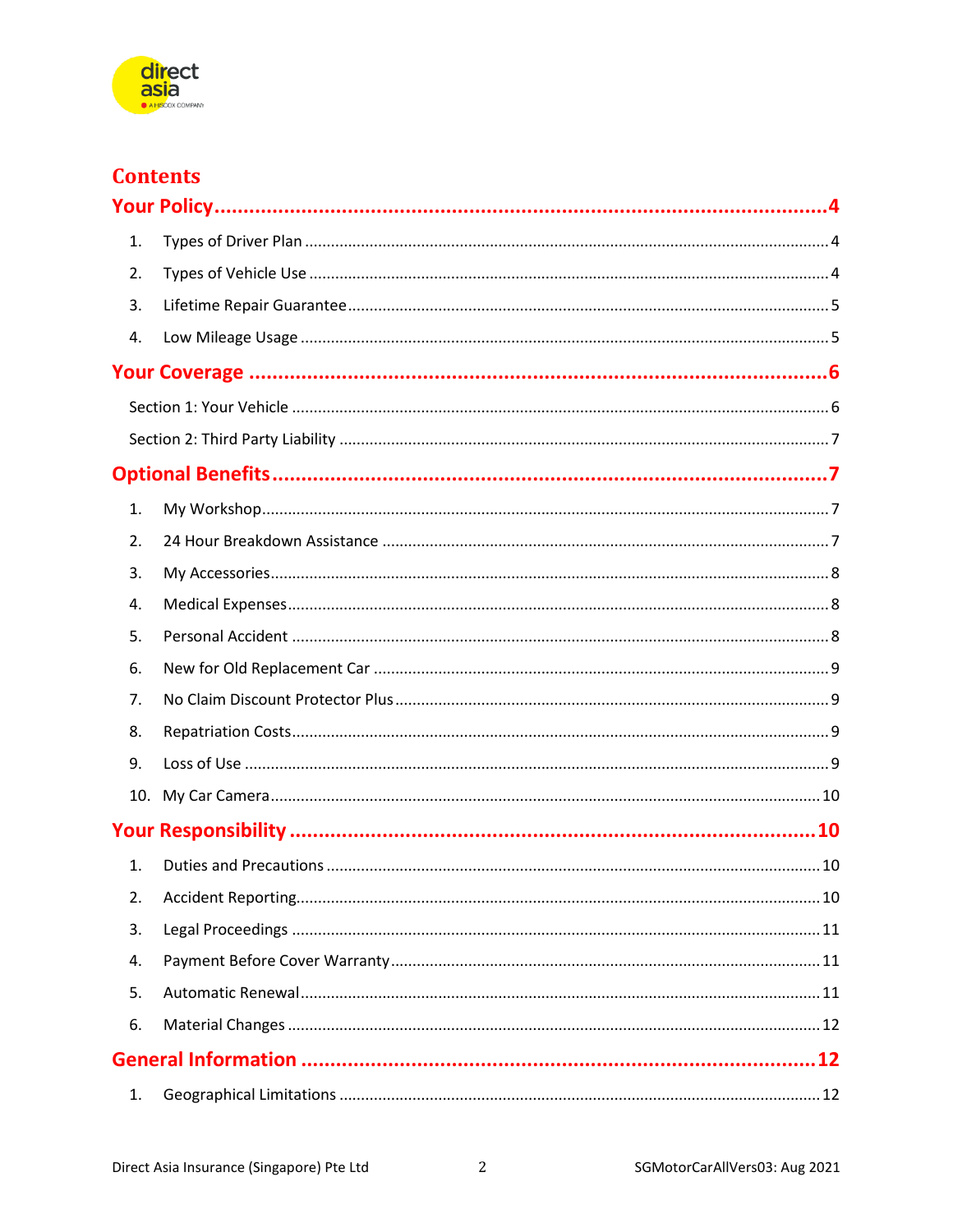

|    | .16 |
|----|-----|
| 6. |     |
| 5. |     |
| 4. |     |
| 3. |     |
| 2. |     |
| 1. |     |
|    |     |
|    |     |
| 9. |     |
| 8. |     |
| 7. |     |
| 6. |     |
| 5. |     |
| 4. |     |
| 3. |     |
| 2. |     |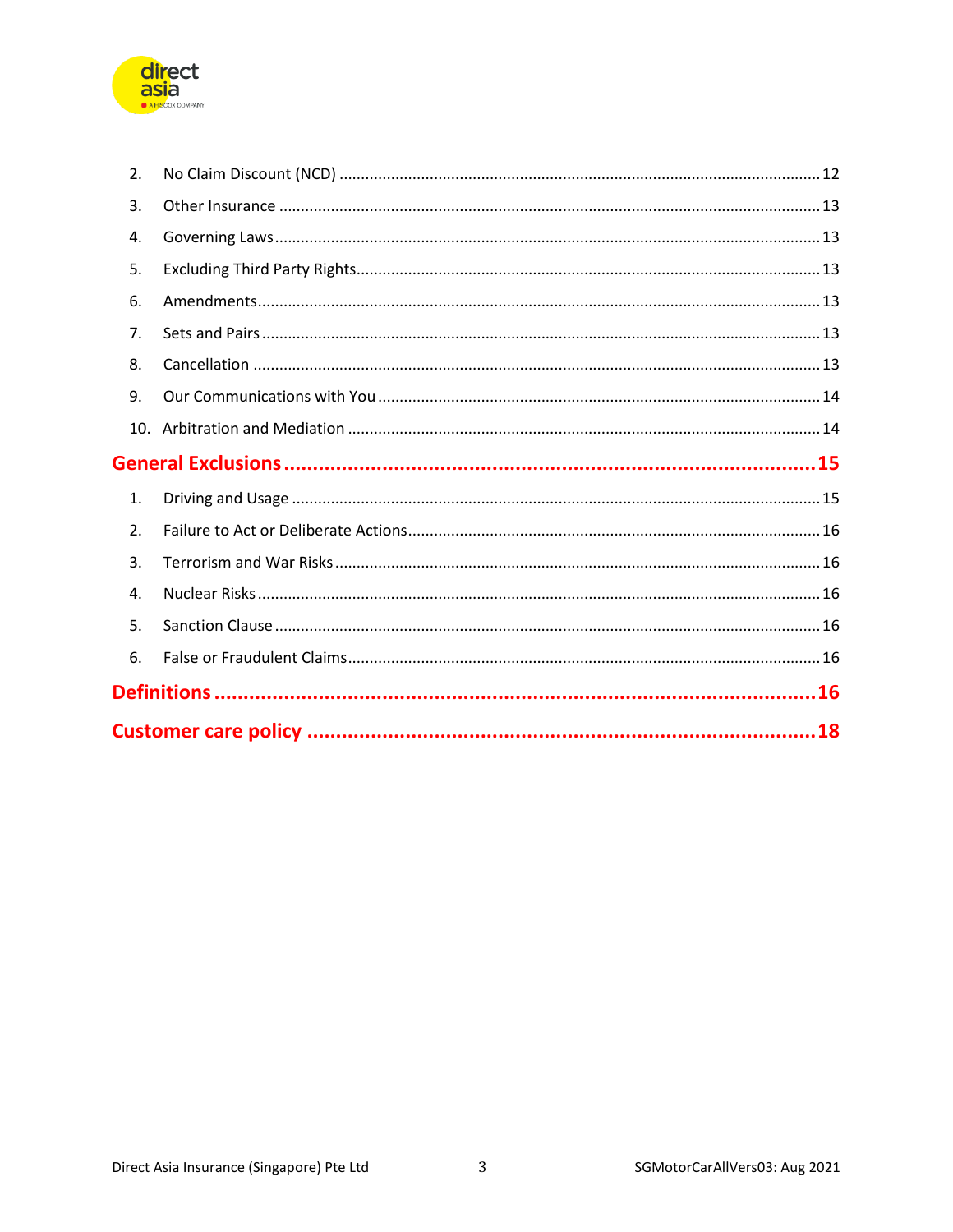

### <span id="page-3-0"></span>**Your Policy**

This **policy**, including any **endorsements we** have issued, tells **you** what **you** need to know about **your** car insurance and forms a legally enforceable agreement between **you** and **us** during the **period of insurance**. **We** agree to pay the benefits set out in this **policy** on condition precedent that the premium is fully paid in Singapore dollars inclusive of any relevant tax.

All information provided to **us** in **your** application form, including declarations made over the phone, internet or in person would form the basis of this **policy**. **You** must answer all the questions in **your** application accurately and disclose all facts **you** know or could reasonably be expected to know that is relevant to **our** decision before this **policy** is issued. Otherwise, **we** may deny a claim or void this **policy**.

**Your** coverage under this **policy** is subject to the type of cover, plan, usage and benefits **you** have selected with the corresponding **policy** terms and conditions.

Applicable **excess** are shown on **your** certificate of insurance and **your policy** schedule.

#### <span id="page-3-1"></span>1. Types of Driver Plan

Please refer to **your** selected Driver Plan as shown in **your policy** schedule and Certificate of Insurance.

| Driver Plan       | Drivers covered                                                                                                                                                                             |  |
|-------------------|---------------------------------------------------------------------------------------------------------------------------------------------------------------------------------------------|--|
| Value             | Main driver;<br>Up to 4 named drivers, of which up to 2 named drivers as young<br>$\bullet$<br>and/or inexperienced driver.                                                                 |  |
| <b>Value Plus</b> | Main driver:<br>Any authorised driver who are 30 year old and above with 2 or more<br>$\bullet$<br>years of driving licence;<br>Up to 2 named drivers as young and/or inexperienced driver. |  |
| Flexible          | Any authorised driver.                                                                                                                                                                      |  |

#### <span id="page-3-2"></span>2. Types of Vehicle Use

Please refer to **your** selected usage type as shown in **your policy** schedule and Certificate of Insurance.

| Usage type                 | Description                                                                |  |
|----------------------------|----------------------------------------------------------------------------|--|
| Off-peak                   | For Vehicle registered under the off-peak car scheme.                      |  |
| Private Use                | For personal and leisure use of your vehicle only.                         |  |
| Private use + Commuting to | For "Private Use" and commuting to-and-from work use of your vehicle only. |  |
| Work                       |                                                                            |  |
| Private use + Business     | For "Private Use + Business" use of your vehicle for your business. This   |  |
|                            | excludes carriage of persons or goods for hire or reward.                  |  |

#### **IMPORTANT NOTE:**

- **Your policy** strictly does not cover usage of **your vehicle** for any forms of commercial, leasing, rental and/or carry passengers for hire or any form of reward purpose.
- If **you** use **your vehicle** outside of the declared usage type as per the table above, an additional **excess** of \$1,500 will be imposed on each and every claim.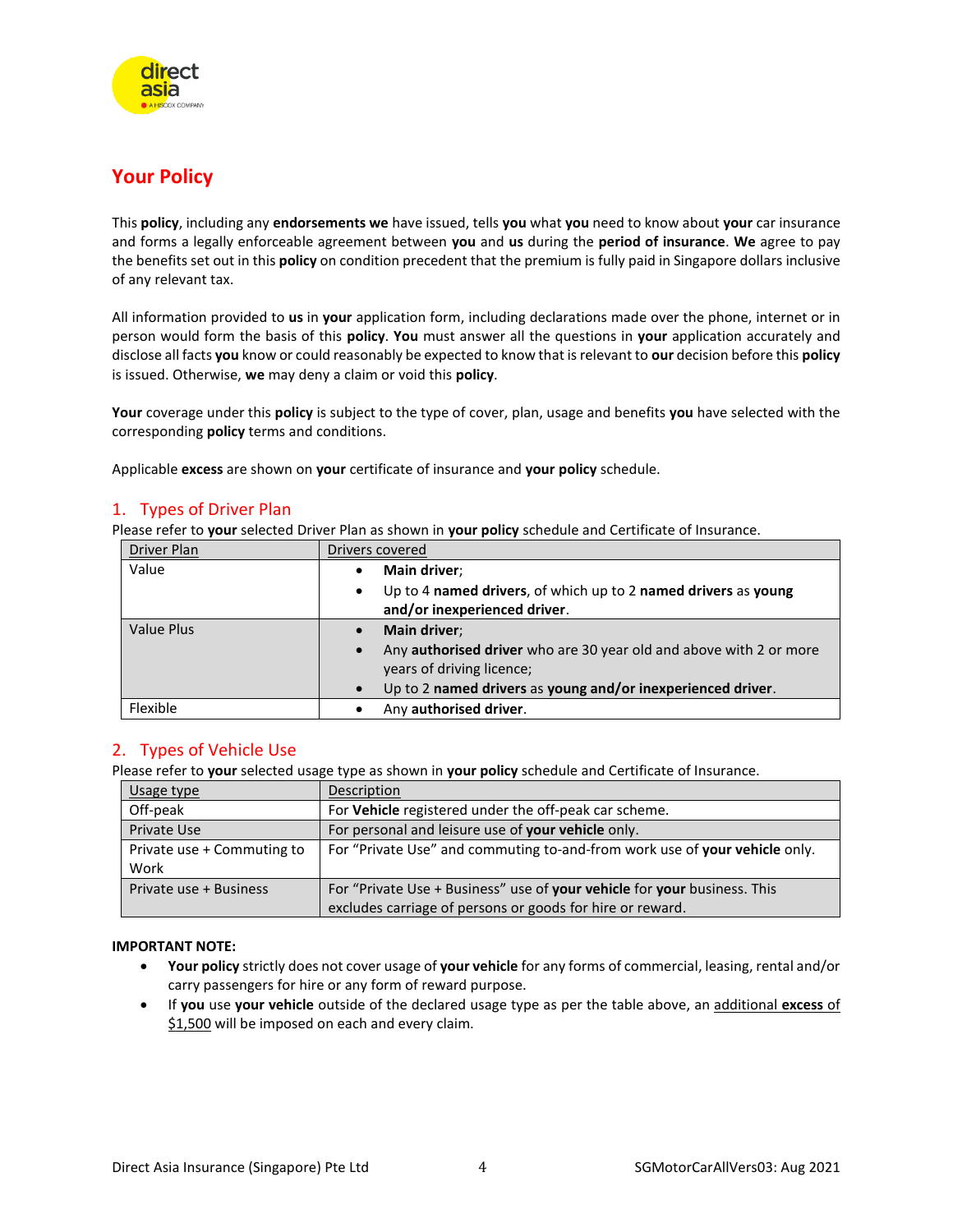

#### <span id="page-4-0"></span>3. Lifetime Repair Guarantee

If **your vehicle** is repaired due to an **accident** on or after 1 April 2017 for which we provided cover at **our approved workshop**, **we** will provide Lifetime Repair Guarantee on all repairs done. This guarantee:

- a. applies only to "Comprehensive" and "Third Party, Fire & Theft (TPFT)" car insurance plans;
- b. covers **your** own damage repairs as long as the date of **accident** is on or after 1 April 2017;
- c. applies for as long as **you** remain continuously insured with **us** and is insured with **us** at the time for such subsequent repair.

However, this guarantee does not apply:

- to repairs that **you** authorised yourself;
- to repairs **you** arrange on **your** own after **we** pay **you** the reasonable cost to repair **your vehicle**, or **we** cash settle **your** claim;
- to deterioration and/or wear and tear;
- to deterioration and/or damage arising from another **accident**;
- to deterioration and/or damage because of abuse, misuse, and/or inappropriate use of **your vehicle**;
- to loss or damage to or failure of any mechanical, electrical and/or structural nature not related to the original **accident**;
- to manufacturing defects of the repair parts used;
- when **you** fail to follow any manufacturer's recall or service bulletin;
- when **you** sell or transfer ownership of the insured **vehicle**.

#### <span id="page-4-1"></span>4. Low Mileage Usage

If **your policy** is insured under the low mileage usage, **you** are covered under this **policy** up to maximum of 8,000 kilometers driven per **policy** year. **Policy** year refers to the period of 12 calendar months from the **policy** inception date.

Conditions applicable to Low Mileage Usage are:

- if **your period of insurance** is less or more than 12 months, **we** will adjust and pro-rate the permitted 8,000 kilometers per **policy** period accordingly to reflect the proportion that **your** actual **policy** mileage permitted during this **period of insurance**;
- **you** are to notify **us** immediately if **your vehicle** mileage usage is expected to or exceeds 8,000 kilometers during the **policy year**. **We** will issue an endorsement to transfer **your policy** to the standard plan with additional premium payable by **you** to continue **your** insurance coverage;
- if **your vehicle** usage exceeds the mileage permitted above, additional **excess** of \$5,000 will apply for each and every claim;
- if **your vehicle** usage does not exceed the mileage permitted above, the unused mileage can be rolled over to the next **policy** year upon renewal;
- **your** Low Mileage **policy** cover will only start from **your** declared mileage and **we** will not pay for any **accident**, damage, loss, injury or liability if the mileage is overdeclared.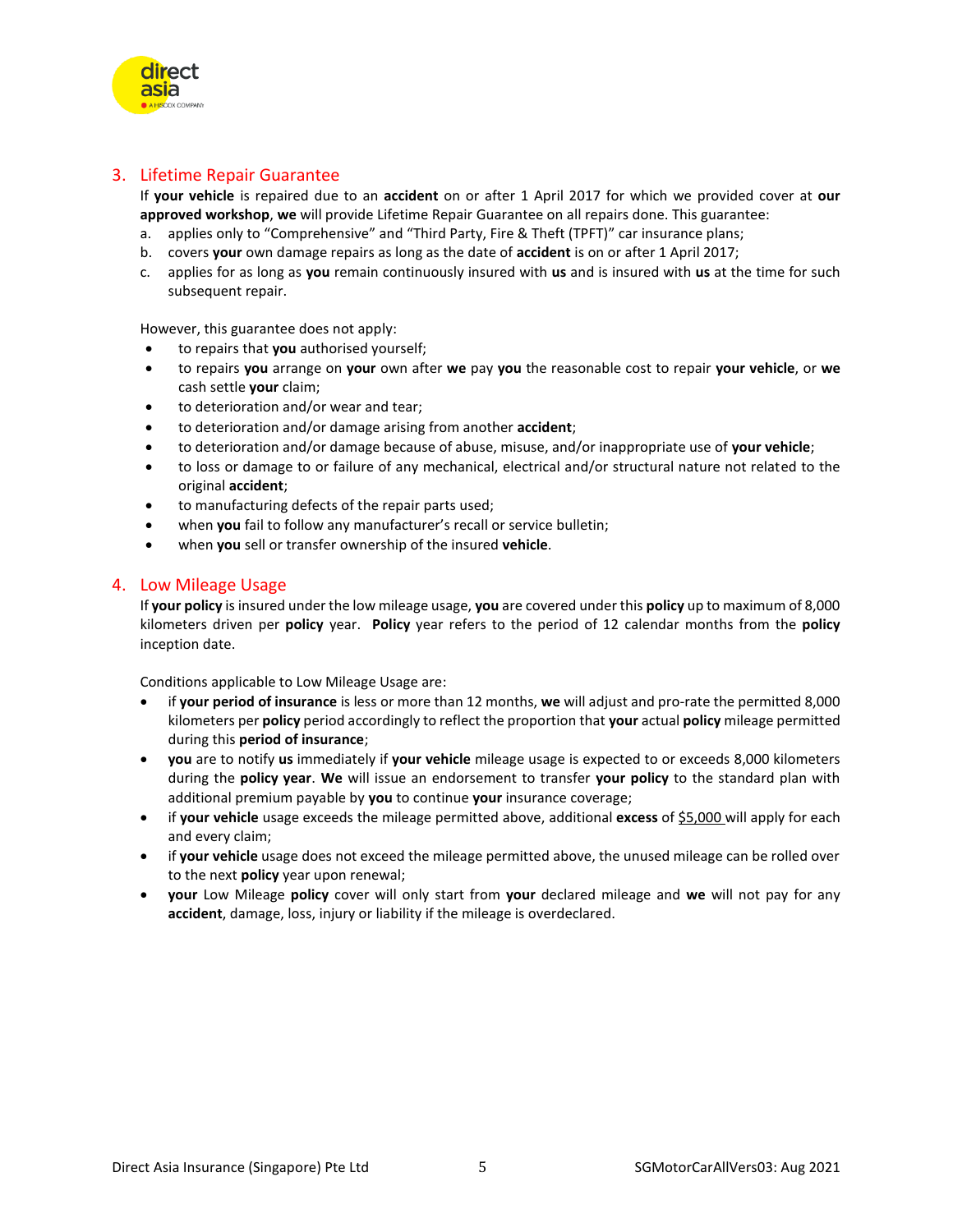

### <span id="page-5-0"></span>**Your Coverage**

#### <span id="page-5-1"></span>**Section 1: Your Vehicle**

This section covers **you** for loss or damage to **your vehicle** as per **your policy** cover type below:

| Cover type                  | Causes of loss or damage                                                   |  |
|-----------------------------|----------------------------------------------------------------------------|--|
| Comprehensive               | All Accidental causes including vandalism and natural disaster             |  |
|                             | (up to the market value including its accessories at time of loss)         |  |
| Third Party, Fire and Theft | Fire and Theft only                                                        |  |
|                             | (up to the <b>market value</b> and its <b>accessories</b> at time of loss) |  |
| Third Party Only            | Not covered                                                                |  |

- 1. **We** will pay **you** the **market value** of **your vehicle** and **we** will salvage and retain all costs (including authority rebates) that are claimable by **you** at the time of the **accident** or loss if **your vehicle** is declared a **total loss**. **We** will pay any cash settlement to the hire-purchase or leasing company of **your vehicle** named in the schedule.
- 2. **We** have the option to repair, reinstate, replace or pay **you** the cost for the loss of or damage to **your vehicle** or its **accessories** not more than the **market value** of **your vehicle** and its **accessories**.
- 3. If **you** are insured under the My Workshop benefit, **you** will be allowed to repair **your vehicle** at any workshop in Singapore. Otherwise, **your vehicle** must be repaired at **our** list of **approved workshop** to claim under this **policy**.
- 4. If **your vehicle** cannot be driven due to damage from an **accident**, **we** will pay a reasonable cost of towing **your vehicle** to the workshop:
	- a. up to \$200 for **accident** within Singapore;
	- b. up to \$500 for **accident** within the Geographical Limitations but outside of Singapore.
- 5. If only **windscreen** of **your vehicle** is damaged due to an **accident**, **we** will pay the cost of replacement or repair as long as:
	- a. **you** inform **us** before any repairs or replacement of **your windscreen**;
	- b. repair is authorised by **us** and are carried out at the **approved workshop**.

However, under this sub-section **we** will not pay for:

- damage to sun roofs or any glass panels fixed to the roof of **your vehicle**;
- replacement of solar film or similar as a result of replacing the **windscreen** (unless **you** have selected the my **accessories** optional benefit);
- repairs or replacement of **windscreen** or other glass panels due to scratches.

**Your windscreen** claim will not affect **your** No Claim Discount, however, the **excess** shown in **your policy** schedule will apply for each and every claim.

6. If **your policy** is under Flexible plan, the following **excess** will apply to each and every claim under this section, depending on the driver at the time of **accident**:

| Driver                                                      | <b>Excess</b>                   |
|-------------------------------------------------------------|---------------------------------|
| Young and/or inexperienced driver                           | \$2.500                         |
| Any authorised driver who is not Young and/or inexperienced | As per own damage excess in the |
|                                                             | <b>policy</b> schedule.         |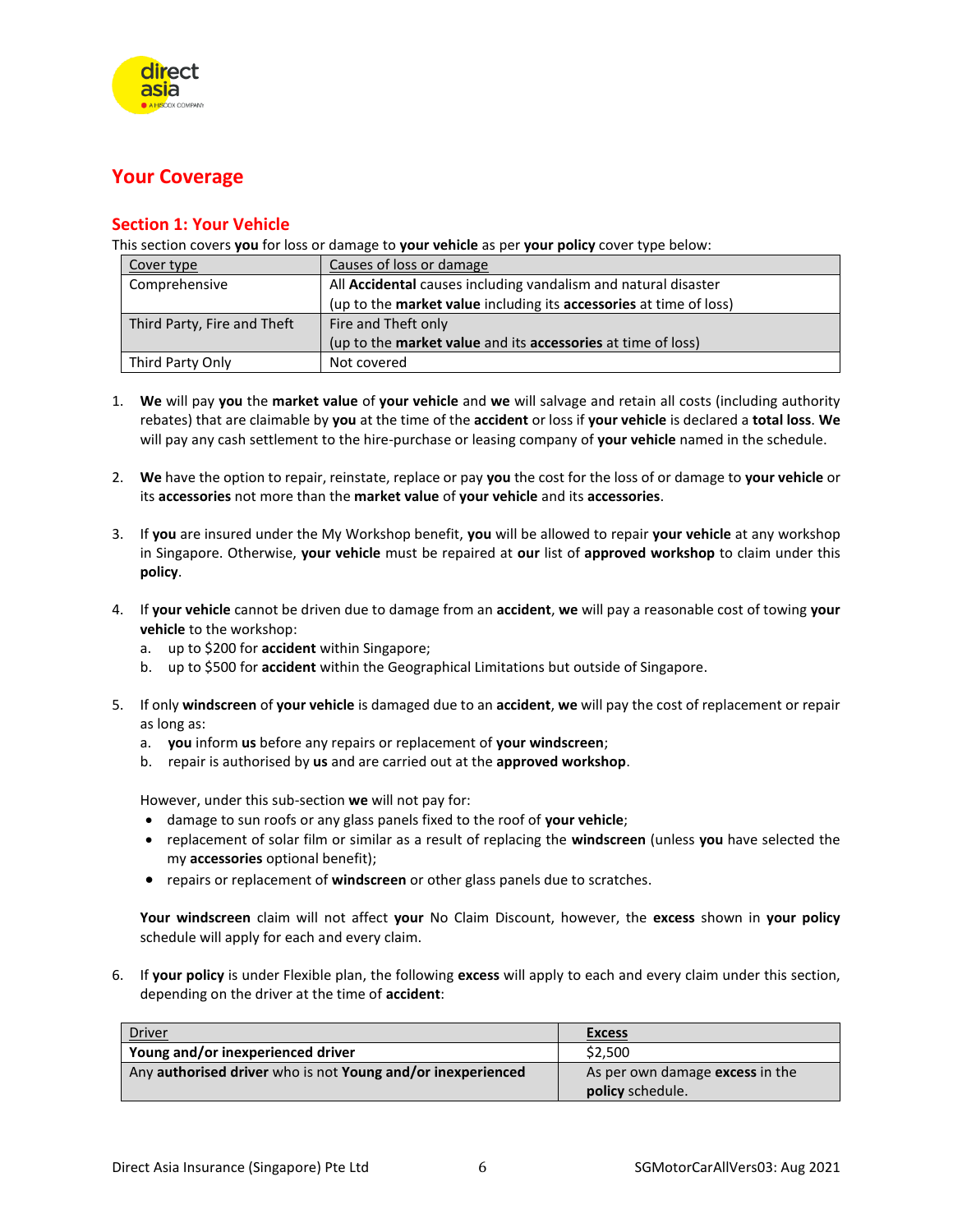<span id="page-6-0"></span>

direct

**We** will cover **you** and **your** passenger against legal liabilities arising from an **accident** involving **your vehicle** for:

- death or bodily injury to any person, including while getting in and out of **your vehicle**;
- property damage of up to \$5,000,000 inclusive of all costs arising out of any one **accident**.

**We** reserve all discretion to arrange for legal representative and/or to pay all or some reasonable legal costs up to \$3,000 to defend or represent **you** or any **authorised driver** covered by **your policy** against any criminal charges that may be brought against **you** or **your authorised driver**. However, **you** must reimburse **us** for any legal costs and/or expenses and **we** will not pay any costs if **you** or **your authorised driver** has been charged with or convicted of the following:

- reckless driving;
- dangerous driving;
- causing death by reckless, dangerous driving or murder.

**We** will not pay for:

- death or bodily injury which **you** can claim for under the Work Injury Compensation Act;
- death or bodily injury to anyone employed by **you** or **your authorised driver** if such death or bodily injury arises during the course of employment;
- loss or damage to **your vehicle** or property held in trust or owned by or in the care, custody or control of anyone covered under this section;
- loss or damage to property belonging to **your** family member or anyone employed by **you**.

### <span id="page-6-1"></span>**Optional Benefits**

Additional insurance benefits are available to further enhance **your policy** coverage. These optional benefits described in this section are subject to additional premium payment by **you** and stated on **your policy** schedule if you had taken up.

<span id="page-6-2"></span>

#### 1. My Workshop

**We** will pay for claims under Section 1 for loss or damage to **your vehicle** resulting from an **accident** repaired at any workshop in Singapore. Otherwise, **your vehicle** will be repaired at **our approved workshop**.

This benefit is available for "Comprehensive" and "Third-Party, Fire and Theft" cover types only.

<span id="page-6-3"></span>

#### 2. 24 Hour Breakdown Assistance

**We** will pay **you** the reasonable cost of obtaining breakdown assistance. **We** will also pay the cost of towing **your vehicle** to the nearest repairer of **your** choice if the car cannot be repaired on the spot:

- a. up to \$200 within Singapore;
- b. up to \$500 within the Geographical Limitations but outside of Singapore.

**You** are required to call **our** service hotline at 6532 1818 or +65 6603 3699 (overseas) to render appropriate assistance.

**We** will not pay for:

- other claims, loss or damage under this benefit including the cost of repairs or replacement **vehicle** parts;
- any lifting method and services to **your vehicle** before towing **your vehicle**;
- breakdown assistance **you** arranged on **your** own without **our** involvement.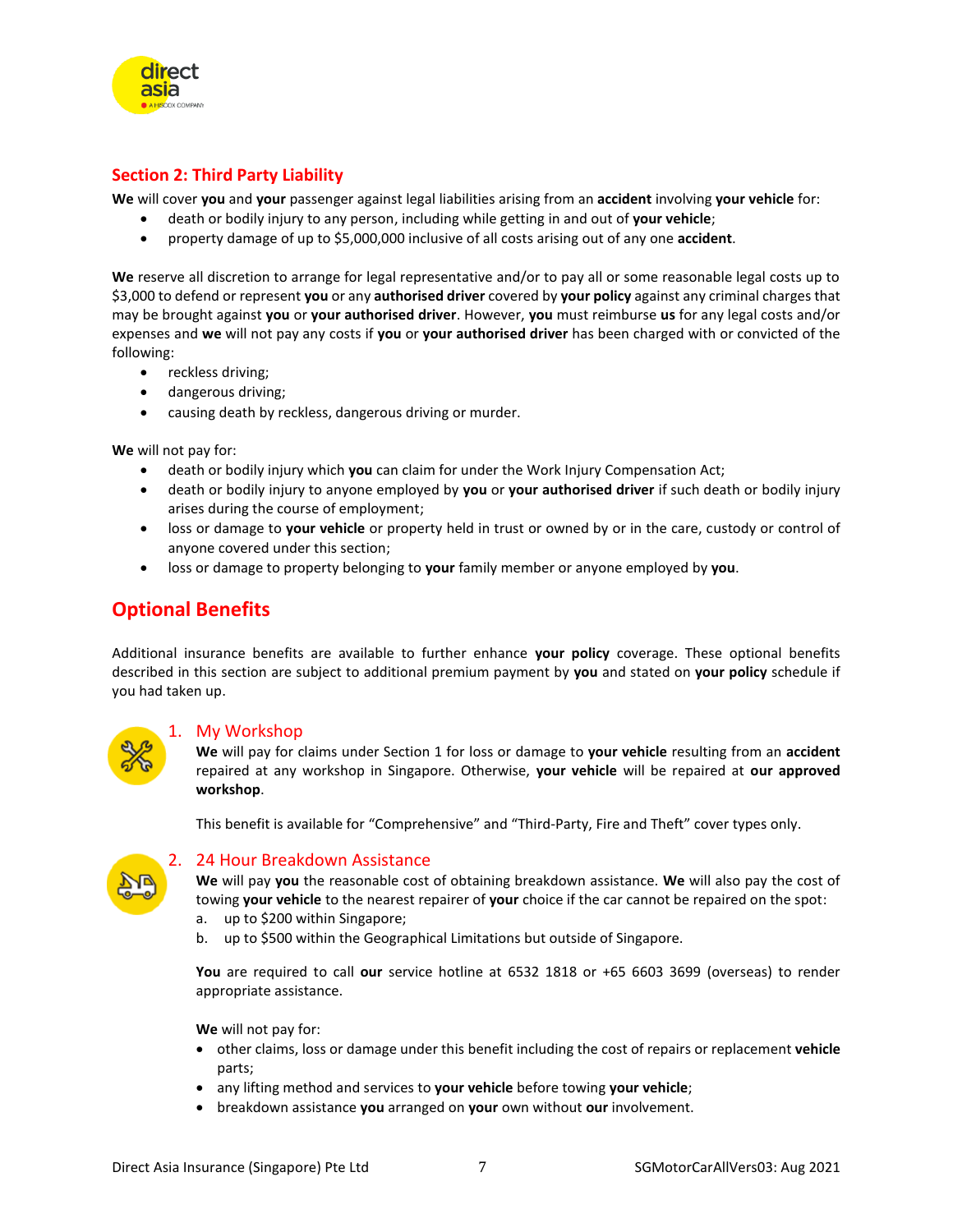

No Claim Discount will not be affected for claims made solely against this benefit. This benefit is available for "Comprehensive" and "Third-Party, Fire and Theft" cover types only.

<span id="page-7-0"></span>

#### 3. My Accessories

**We** will cover any loss or damage to **your** specifically declared additional **accessories** accepted by **us**  that is:

- Land Transport Authority compliant and not originally included in **your vehicle** or local distributor's normal specification when **your vehicle** was first registered and sold in Singapore;
- caused by an **accident** or theft by visible, forcible and violent entry into **your vehicle**.

**We**, at our sole discretion, reserve the right to repair, replace or pay **you** a reasonable amount for the insured **accessories** under this benefit.

**We** will not pay for loss or damage due to:

- wear and tear, depreciation, mechanical, electronic or electrical breakdowns, failures or breakages, corrosion or deterioration due to atmospheric conditions, rusting, oxidization, decolourisation;
- any process of cleaning, restoring, altering, maintaining, repairing or scratching of painted or polished surfaces;
- self-ignition or self-explosion;
- willful act, usage beyond manufacturer's specifications, or modifications made to the **accessories**.

This benefit is available for "Comprehensive" and "Third-Party, Fire and Theft" cover types only.

<span id="page-7-1"></span>

#### 4. Medical Expenses

**We** will pay **you**, **your authorised driver** and passenger for reasonable medical expenses up to \$3,000 per person arising out of an **accident** while in **your vehicle**. No Claim Discount will not be affected for claims made solely against this benefit.

<span id="page-7-2"></span>

#### 5. Personal Accident

**We** will pay **you** and **your authorised driver** as shown in the scale of compensation for death or bodily injury arising out of an **accident**, as a driver of **your vehicle.** 

No Claim Discount will not be affected for claims made solely against this benefit.

| Description                                                   | Percentage of sum insured |
|---------------------------------------------------------------|---------------------------|
|                                                               | as per policy schedule    |
| Death                                                         | 100%                      |
| Total and permanent loss of all sight:                        |                           |
| Both eyes                                                     | 100%                      |
| One eye                                                       | 50%                       |
| Loss by physical severance at or above the wrist or ankle of: |                           |
| <b>Both hands</b>                                             | 100%                      |
| One hand                                                      | 50%                       |
| <b>Both feet</b>                                              | 100%                      |
| One foot                                                      | 50%                       |
| One hand and one foot                                         | 100%                      |
|                                                               |                           |
|                                                               |                           |

#### **Scale of compensation**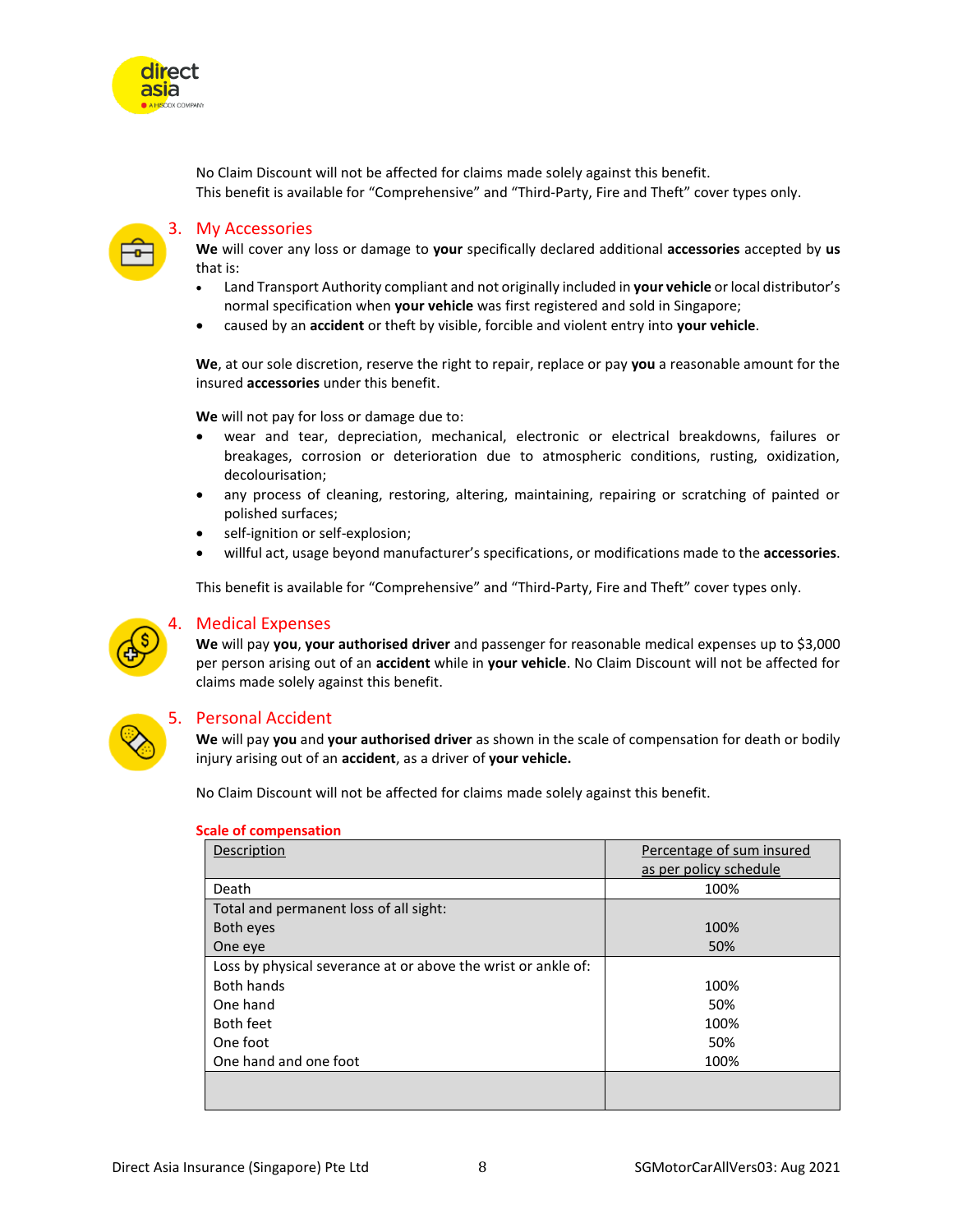

| Loss of sight together with hand or foot:                     | 100% |
|---------------------------------------------------------------|------|
| Total and permanent loss of sight in one eye together with    |      |
| the total loss by physical severance of one hand (at or above |      |
| the wrist) or one foot (at or above the ankle)                |      |
| Maximum claimable amount within the inforce <b>period of</b>  | 100% |
| insurance                                                     |      |

**Our** liability under this benefit will cease once **we** pay **you** under the personal **accident** benefit.

**We** will not pay if the death or bodily injury:

- is not directly arising from driving **your vehicle**;
- occurs more than 3 calendar months from the date of **accident**;
- is directly or indirectly out of intentional self-injury, attempted suicide, suicide, physical or mental defect or infirmity;
- is due to driving under the influence of drugs, or alcohol or medication.

<span id="page-8-0"></span>

#### 6. New for Old Replacement Car

**We** will offer **you** a new vehicle replacement if **your vehicle** is declared as **total loss** at **our** sole discretion. **We** will replace a brand new vehicle of the same or a similar make and model regardless of the prevailing selling price or **we** may offer a cash compensation in lieu if **we** are not able to replace a brand new vehicle of the same or a similar make and model.

**We** do not guarantee the **COE** for the new vehicle. If it is unsuccessful after the first bid for the **COE**, **we** may, at **our** discretion, pay the published first successful bid price for that particular **COE** tender.

This benefit is available for "Comprehensive" cover only and will not be renewable when **your vehicle**  reaches 3 years old from the original registration date of the vehicle as new.

<span id="page-8-1"></span>

#### 7. No Claim Discount Protector Plus

This benefit is available to **you** if **your** current No Claim Discount entitlement is 30%, 40% or 50% and **your vehicle** continues to be insured by **us**.

**We** will retain **your** current No Claim Discount entitlement if **you** make no more than one at-fault claim during the **period of insurance**. However, No Claim Discount will be reduced from the second at-fault claim.

<span id="page-8-2"></span>

#### 8. Repatriation Costs

**We** will pay for the transportation cost in the event if **your vehicle** is stolen or not retrieved by **us** for more than 48 hours from the time **you** inform **us** of the **accident**, breakdown or theft. **We** will pay for:

- cost of transportation for **you** and **your** passengers back to Singapore up to \$200 per person;
- cost of arrange to return **your vehicle** back to Singapore up to \$3,500 per event.

This benefit is available for "Comprehensive" and "Third-Party, Fire and Theft" cover types only.

<span id="page-8-3"></span>

#### 9. Loss of Use

**We** will pay **you** the daily benefit amount as shown in the **policy** schedule when **your vehicle** sustains loss or damaged due to an **accident** and **you** are claiming under **your policy**.

Conditions applicable to this benefit are:

• **you** are to notify **us** of the **accident** damage immediately for **us** to send an authorised surveyor to assess the damage and certify the repair period;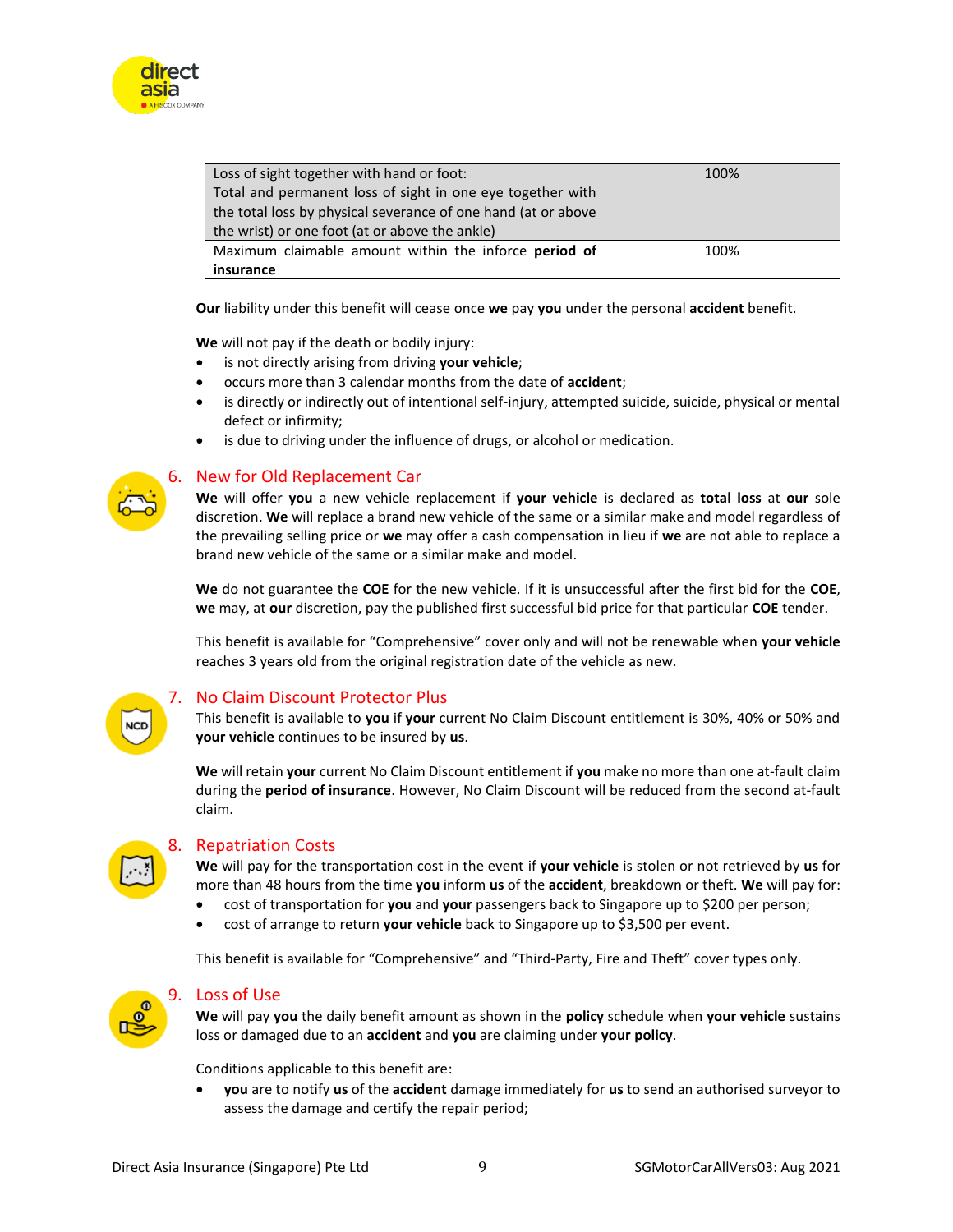

- daily benefit will commence on the day **your vehicle** is delivered to the workshop for repair until the day repair completes;
- **we** will pay **you** up to 10 days per **accident** or the number of repair days assessed by our authorized surveyor, whichever is lower, and up to a maximum of 20 days per **policy** year only;
- if **your vehicle** is declared as **total loss**, **we** will pay **you** from the date of **accident** up to 30 days or until **your** new **vehicle** is delivered, whichever is lower;
- if **your vehicle** is stolen, **we** will pay **you** from the date of loss up to 30 days or until **your vehicle** is found, whichever is lower.

No Claim Discount will not be affected for claims made solely against this benefit. This benefit is available for "Comprehensive" and "Third-Party, Fire and Theft" cover types only.

<span id="page-9-0"></span>

#### 10. My Car Camera

**You** are eligible for discount on **your** premium under this **policy** if **your vehicle** is installed with a permanent in-car camera and of a type and quality acceptable to **us**. **You** must:

- ensure this camera is kept in good working condition during the **period of insurance**;
- be able to provide **us** on demand with the relevant photographic recording and video of any **accident**;

Failing to adhere to the conditions set out above will result in additional **excess** of \$1,500 for each and every claim.

### <span id="page-9-1"></span>**Your Responsibility**

The following conditions apply to this **policy** and **we**, at **our** sole discretion, reserve the right not to pay any claim under this **policy** or declare this **policy** void when the conditions are not met.

#### <span id="page-9-2"></span>1. Duties and Precautions

**You** must:

- maintain **your vehicle** in a roadworthy condition and compliant with all applicable laws and regulations at all times;
- not leave the scene of the **accident** or leave **your vehicle** unattended without exchanging the particulars with the third party unless **you** are escorted away by the authorities;
- take all necessary and proper precautions to prevent further loss or damage following an **accident**;
- not drive **your vehicle** after it is damaged before necessary repairs have been carried out following an **accident**;
- not carry out repairs to **your vehicle** without **our** authorization or dispose of any damaged property before an **accident** inspection;
- take all necessary precautions which in **our** opinion is deemed reasonable;
- cooperate with **us** in every step of the claim process following an **accident**.

#### <span id="page-9-3"></span>2. Accident Reporting

If **your vehicle** is lost, damage or involved in an **accident**, regardless would it give rise to a claim under this **policy**, **you** must:

- report the **accident** or loss to **us** within 24 hours or by the next working day of the **accident** and have **your vehicle** taken to one of **our** approved reporting centres for **accident** reporting;
- report the **accident** or loss to authorities in the country where the **accident** or loss occurs within 24 hours, if applicable;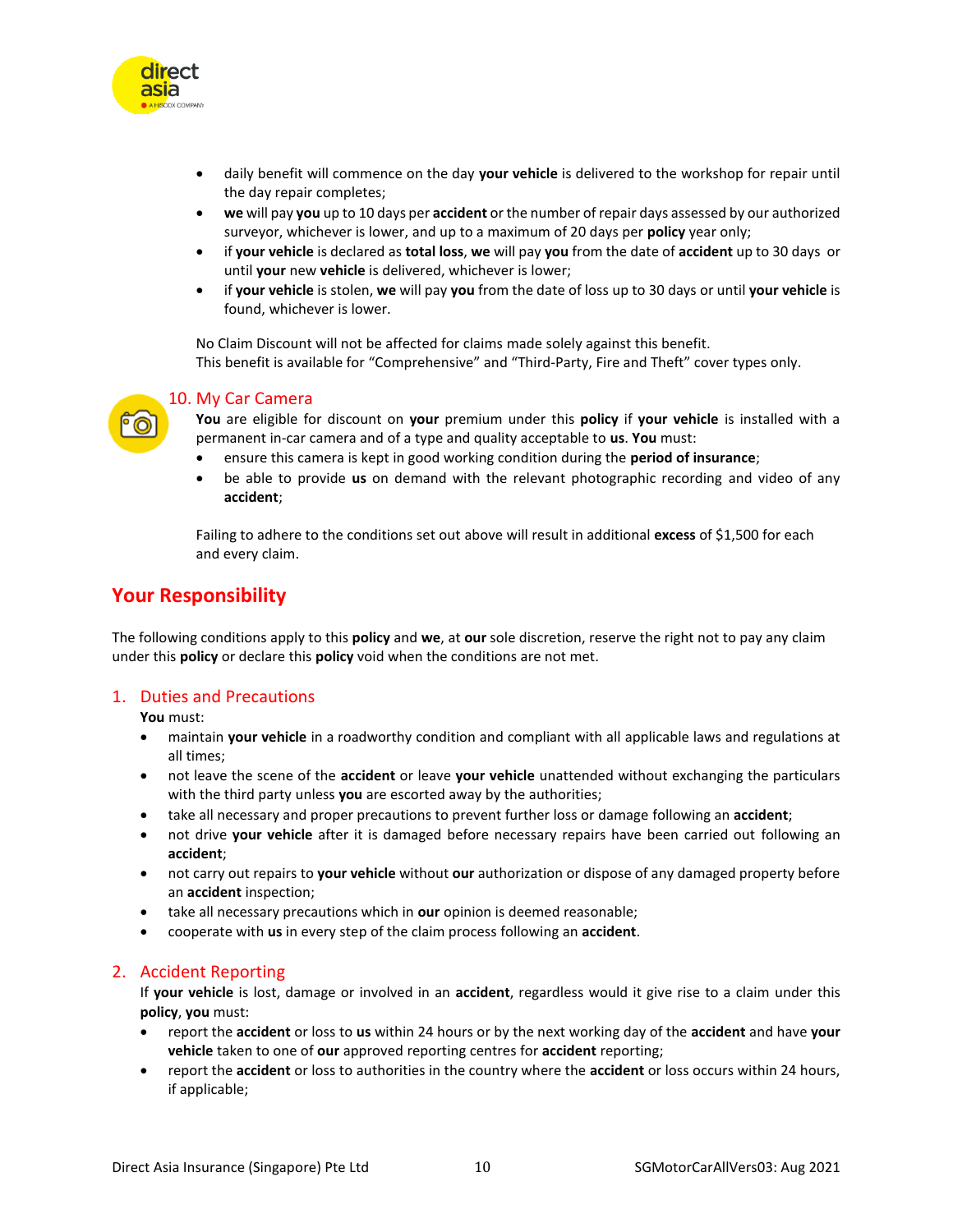

- immediately inform **us** of any demand, writ, summons, offer of settlement or notice of any other proceeds **you** have received;
- not admit liability of any kind, make any offer or payment without **our** written consent;
- report to police and co-operate with **us** on convicting third party in case of criminal act that may give rise to a claim under this **policy**.

**You** must write to inform **us** within 14 days of the **accident** or discovery of damage if **you** are making a claim on **us** for damage to **your vehicle**.

#### <span id="page-10-0"></span>3. Legal Proceedings

If **you** are involved in legal proceeding arising from the **accident**, **we** reserve all right to:

- take over and conduct in **your** name the defense or settle any claim against **you**;
- decide on how the defense is conducted or a claim is settled;
- represent **you** at any inquest or official inquiry;
- take legal action in **your** name against anyone responsible for the loss, damage or injury;
- recover all payments from **you** or any person who is responsible for the loss, damage or injury under the **policy** terms which is not admissible.

If **we** decide not to continue with the conduct of the defence or settlement of claim, **we** will not be responsible for any damage, losses, costs or expenses incurred by **you** or by any other person as a result of **our** decision.

#### <span id="page-10-1"></span>4. Payment Before Cover Warranty

**We** agree to pay the benefits set out in this **policy** if **you** meet the premium obligations as below:

- **We** must receive the total premium due to **you** on or before the effective date of insurance;
- If the premium due is not paid or received in full by **us** on or before the effective date, the **policy** will be void and no claim or benefits will be payable by **us**. Any premium payment received after the effective date shall have no effect on the void of **your policy**.
- If **you** are permitted to pay **your** premium by installments, then if two or more required installment payments are not paid and received in full by **us** on or before the specific due date, the remaining balance of the annual premium shall be payable in full immediately. If no installment payments are made, the **policy** will be deemed to be cancelled from the installment premium due date and no claim or benefits will be payable by **us** for any **accident** on or after the installment premium due date. Any premium payment received after the specific due date shall have no effect on the cancellation of **your policy.**

#### <span id="page-10-2"></span>5. Automatic Renewal

If **you** have opted for auto-renewal, **we** will renew **your policy** automatically at the premium and on the terms determined by **us**. **You** should be aware that **we** can only consider automatic renewal when:

- **you** have made **us** aware of and **we** have accepted any changes to **your policy** details;
- the credit card details given to **us** by **you** have not changed;
- there are no outstanding payments and/or other breaches of **your policy**.

**We** are entitled to retain the credit card details provided by **you** to **us** and **we** have the consent of the credit card holder for **us** charge against the credit cards.

**We** will automatically debit the credit card **we** have on file with the renewal premium. **You** may opt out of automatic renewal at any time in writing to **us** at least 30 days before the expiry of **your policy**.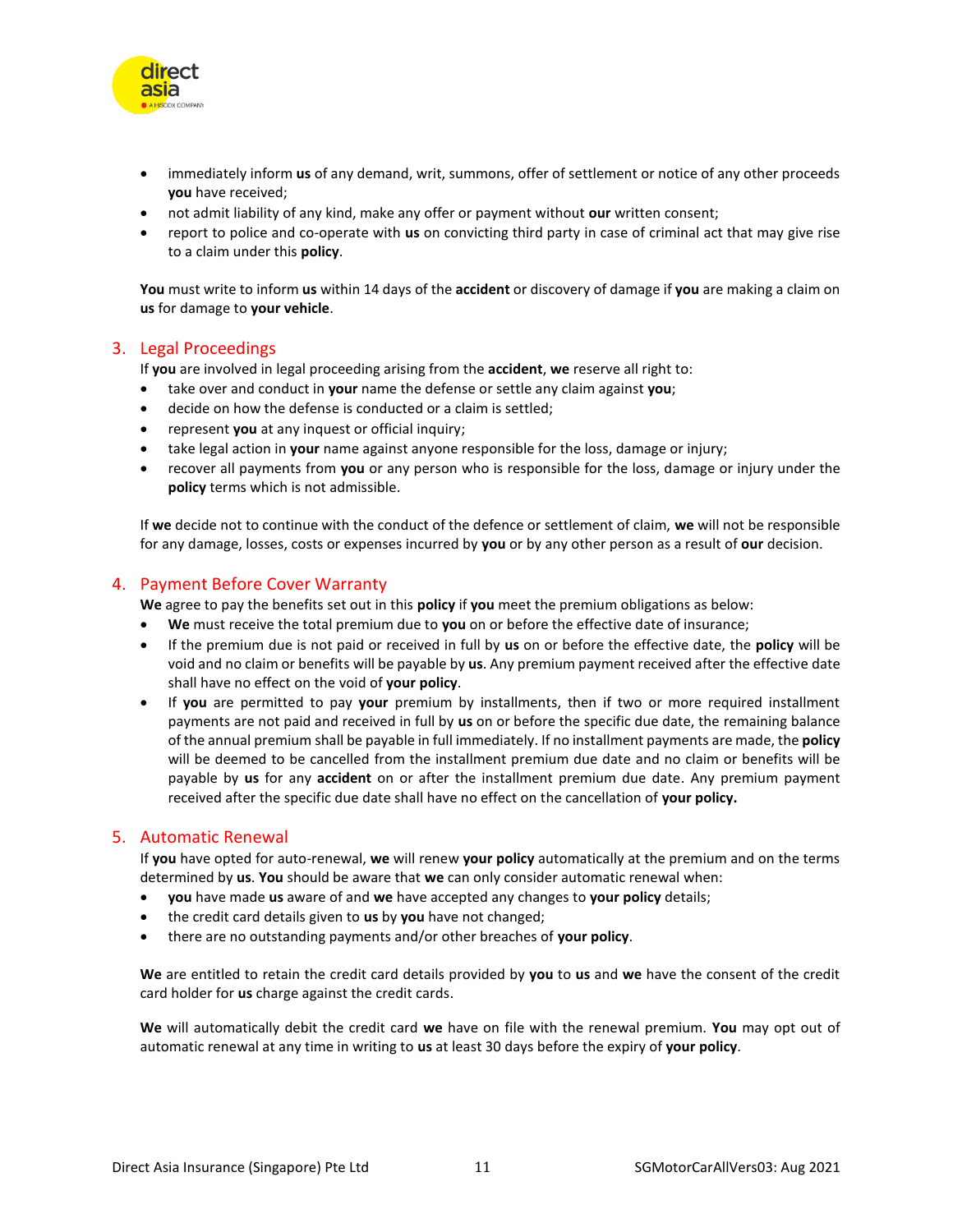<span id="page-11-0"></span>

direct asia

**You** must inform **us** immediately of any material change which may impact the terms and conditions of **our** cover under this **policy**. **We** may compute any difference in premium from the date of such change even if this happened in a previous **period of insurance**.

### <span id="page-11-1"></span>**General Information**

#### <span id="page-11-2"></span>1. Geographical Limitations

This **policy** covers for any **accident**, loss, damage, injury or legal responsibility arising within the geographical areas as specified below:

- The Republic of Singapore
- West Malaysia (including Penang and other Malaysia offshore islands accessible by road)
- Southern Thailand within 80 km from the border of West Malaysia
- **Your vehicle** crossing the straits between Singapore and Tanjong Belungkor, Johor

#### <span id="page-11-3"></span>2. No Claim Discount (NCD)

If **you** have been insured with **us** and no claim is made under this **policy**, **you** will be entitled to discount on **your** premium as follows:

| No claims period                         | <b>NCD</b> |
|------------------------------------------|------------|
| One year                                 | 10%        |
| Two consecutive years                    | 20%        |
| Three consecutive years                  | 30%        |
| Four consecutive years                   | 40%        |
| Five consecutive years                   | 50%        |
| Five years of consecutive 50% NCD record | 60%        |

If there are claims made against **your policy**, **we** will reduce the No Claim Discount as follows:

| Entitled current NCD | <b>NCD</b>           |                   |                    |
|----------------------|----------------------|-------------------|--------------------|
|                      | 1 at-fault claim     | 2 at-fault claims | 3 or more at-fault |
|                      | (NCD Protector plus) |                   | claims             |
| 60%                  | 60%                  | 20%               | 0%                 |
| 50%                  | 50%                  | 20%               | 0%                 |
| 40%                  | 50%                  | 10%               | 0%                 |
| 30%                  | 40%                  | 0%                | 0%                 |

With the optional no claim discount protector plus cover;

Without the optional no claim discount protector plus cover;

| <b>Entitled current NCD</b> | <b>NCD</b>       |                           |
|-----------------------------|------------------|---------------------------|
|                             | 1 at-fault claim | 2 or more at-fault claims |
| 60%                         | 20%              | 0%                        |
| 50%                         | 20%              | 0%                        |
| 40%                         | 10%              | 0%                        |
| $0 - 30%$                   | 0%               | 0%                        |

However, if **you** fail to report an **accident** to **us** within 24 hours or by the next working day and/or do not provide **your vehicle** to **us** for inspection, **we** will reduce **your** No Claim Discount upon renewal of **your policy** by an additional 10%.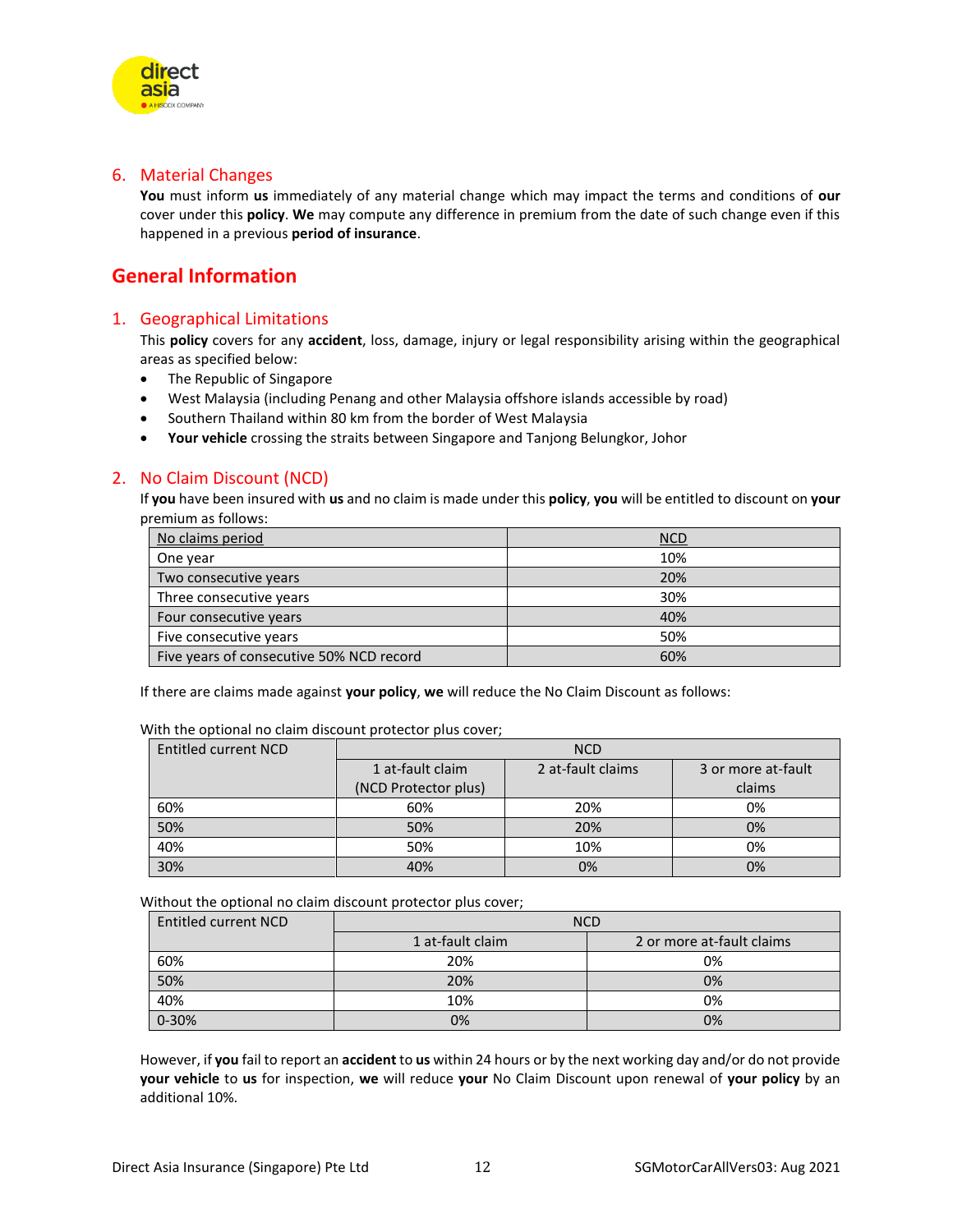

**Your** No Claim Discount entitlement is not transferrable to any other person and applies to only one **vehicle** at any one time only.

#### <span id="page-12-0"></span>3. Other Insurance

**We** will pay only **our** share of any claim if any other insurance covers the same damage, loss or liability.

#### <span id="page-12-1"></span>4. Governing Laws

This **policy** is governed by and interpreted in accordance to the laws of Singapore and the following legislation and agreements:

- Motor Vehicles (Third-Party Risks and Compensation) Act (Cap 189) of Singapore;
- Road Transport Act 1987 of Malaysia;
- Motor Vehicle (Third Party Risks) Rules, 1959 of Malaysia;
- Agreement between the Minister of Finance of the Republic of Singapore and the Motor Insurers' Bureau of Singapore dated 22 February 1975;
- Agreement between the Minister of Transport of the Government of Malaysia and the Motor Insurers' Bureau of West Malaysia dated 15 January 1968;
- Any other agreement pursuant thereto and/or any subsequent revision of the above legislation or agreements.

#### <span id="page-12-2"></span>5. Excluding Third Party Rights

A person who has not agreed to be bound by the terms and conditions contained in this **policy** will have no rights under the Contracts (Rights of Third Parties) Act (Cap.53B) to enforce any of its terms or conditions.

#### <span id="page-12-3"></span>6. Amendments

**You** may contact **us** to request a change to be made to **your policy**. Upon **our** approval, acceptance and receipt of any additional premium payable by **you**, **we** will confirm in writing to **you** and amend **your** certificate of insurance and **policy** schedule.

**We** may change the terms and conditions of **your policy**, including the premium payable, by giving **you** at least 30 days' notice before such change is effected or upon the next period of **your** insurance. **Your** continued payment of the premium after the notice is given to **you** will mean that **you** accept such change.

**You** will not receive any refund of premium if the refund amount is less than \$10 and **you** will need to pay **us** any additional premium if it exceeds \$10.

#### <span id="page-12-4"></span>7. Sets and Pairs

If the loss or damage items forms part of a set or a pair, the repair or replacement will only apply to the damaged item individually within the set or pair.

#### <span id="page-12-5"></span>8. Cancellation

**We** may cancel this **policy** by giving **you** 7 days written notice to the address registered on **your policy**. **You** may cancel **your policy** by giving **us** 7 days written notice. **We** will compute any refund of premium as follows.

Premium refund = Premium x unexpired days of **period of insurance** / Original days of **period of insurance**

We will refund a pro-rated premium less a cancellation fee of \$90 (inclusive of GST).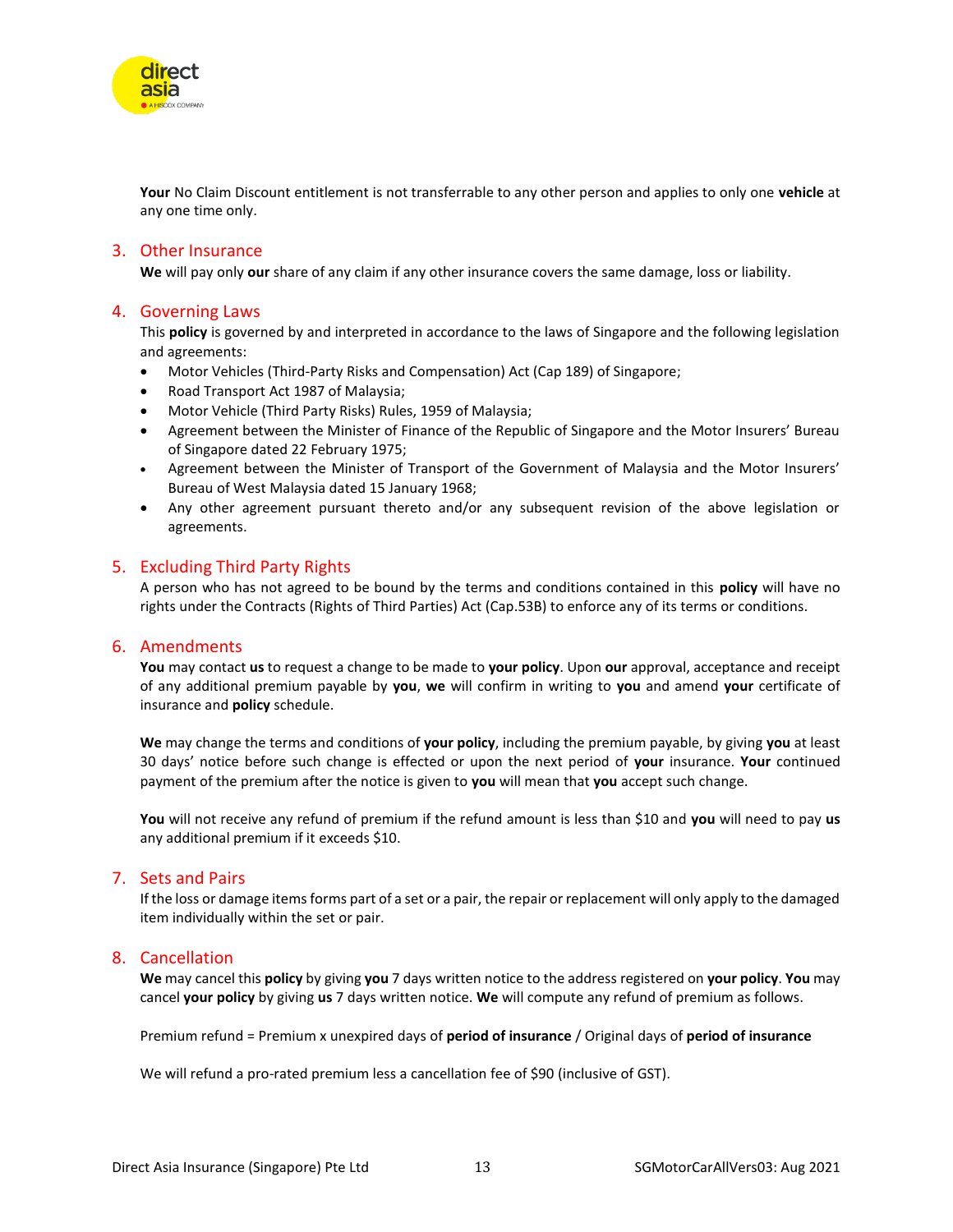

However, **you** will not receive any refund of premium if:

- any claim has been made or expected to arise under this **policy**;
- **you** have not returned **us** the certificate of insurance;
- there is any outstanding money **you** owe to **us**.

#### <span id="page-13-0"></span>9. Our Communications with You

**You** can make certain transactions online. This may be purchasing **your policy**, administering **your policy**, making a renewal payment or others. These transactions will not be final until **we** receive and process **your**  confirmation including payment of any premium due.

**You** must inform **us** of any change to **your** contact details and maintain an active email, phone number and postal address. **We** are not responsible for communications sent to an inactive or out of date email account, phone number or postal address.

**Your** confirmation of payment may not be received by **us** for reasons including mechanical, software, computer telecommunications, electronic failures or omission which are outside the control of either party. **You** acknowledge to the extent permitted by law that **we** are not liable to **you** in any way for loss or damage, caused indirectly or directly, in connection with the transmission of an electronic instruction through **our** website or any failure to receive an electronic instruction for any reason.

**Your** credit card details that **you** provide **us** will be retained after payment is made. For **policy** where premium payment made by credit card, **we** will pay for refund to the credit card used for premium payment.

At **our** sole discretion, **we** may refuse or decline to process any transaction at any time and for any reason. **We** will not be liable to **you** or to any third party except where it constitutes a breach in **your policy** or any failure to process a transaction that is beyond **our** control.

If **you** have authorised any other person to purchase this **policy** on **your** behalf, it is explicitly implied that **you** have agreed and allowed **your** personal details to be shared and declared to abide to all **policy** conditions.

#### <span id="page-13-1"></span>10. Arbitration and Mediation

**You** and **us** agree that all disputes arising out of this **Policy** shall be settled or resolved by mediation in accordance with the existing mediation procedure and/or relevant legislation in force. The parties agree to take part in the mediation in good faith and undertake to honour the terms of any settlement reached. If any dispute is not referred to mediation or if mediation is unsuccessful, the dispute shall be referred to arbitration. Arbitration shall be conducted in accordance with the Arbitration Rules of the Singapore International Arbitration Centre or any other arbitration rules that is agreed between the parties.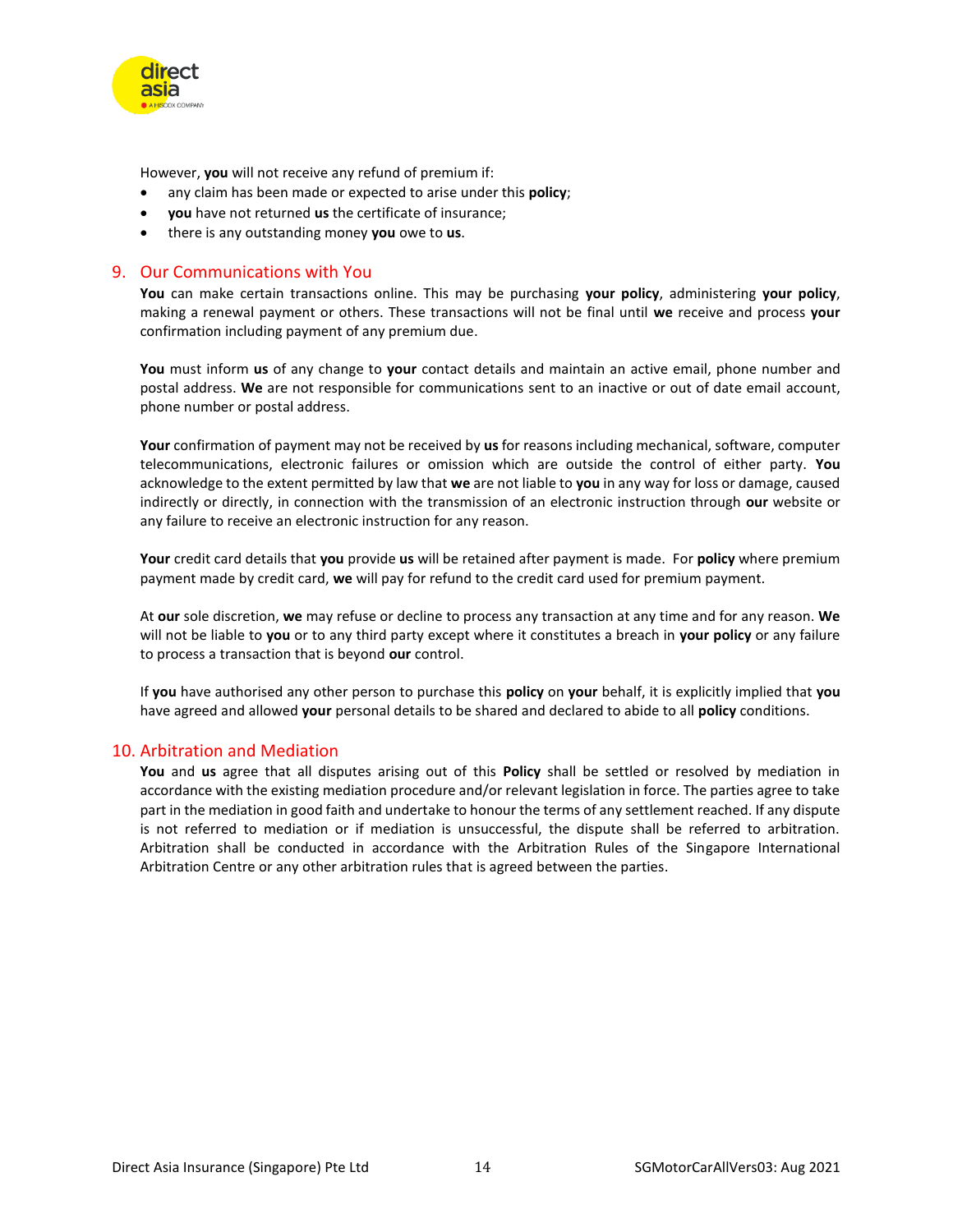

### <span id="page-14-0"></span>**General Exclusions**

#### <span id="page-14-1"></span>1. Driving and Usage

**We** will not pay for any damage, loss, **accident**, injury or liability:

when **your vehicle** is:

- not registered pursuant to the Road Traffic Act (Cap. 276) or its registration has been cancelled;
- without a valid road tax, incorrectly used or being driven illegally;
- modified without the approval of the Registrar of Vehicles in accordance with the Road Traffic (Motor Vehicles Registration and Licensing) Rules or any relevant legislation;
- in an unsafe or not roadworthy condition;
- being use on rails and not on terra firma;
- used to carry goods for payment;
- used while on consignment;
- used for driving instruction, driving training or tuition for a fee;
- used on an airport runway or airport apron area;
- used for any motor competition, racing, contest, trailing and all related activities;
- used for any purpose in connection with the motor trade;
- used without actions taken for any manufacturer/dealer's recall or service bulletin;
- used or under any form of commercial, leasing, rental and/or hire and reward purpose;
- under lawful seizure, repossession of **your vehicle** by government, public authority or legal owner;

when **your vehicle** is driven by:

- any driver without a valid licence;
- any named or **authorised driver** who was "at-fault" in two or more **accidents** within three years from the commencement date of **your policy**;
- any named or **authorised driver** whose licence has been suspended or cancelled within five years from the commencement date of **your policy**;
- any named or **authorised driver** who has been refused, terminated or declined insurance within three years from the commencement date of **your policy**;
- anyone under the influence of alcohol or drugs;
- anyone who is under medical advice against driving;

if at the time of **accident**:

- the number of people (including the driver) in **your vehicle** is more than its legal seating capacity;
- is outside the geographical limitations;
- arising from a criminal breach of trust and/or a criminal arrest warranted on **you** or any **authorised driver**;
- to the tyre or rims unless **your vehicle** suffers **accidental** damages at the same time;
- due to failure to exercise due care and diligence to secure, lock or position **your vehicle** from being stolen or damaged;
- due to deterioration, wear, tear, rust, erosion or other form of corrosion;
- to aftermarket parts or **accessories** or non-standard parts on **your vehicle** unless **you** have taken My Accessories optional benefit;
- for existing damage that is not caused by or during the **accident** in question;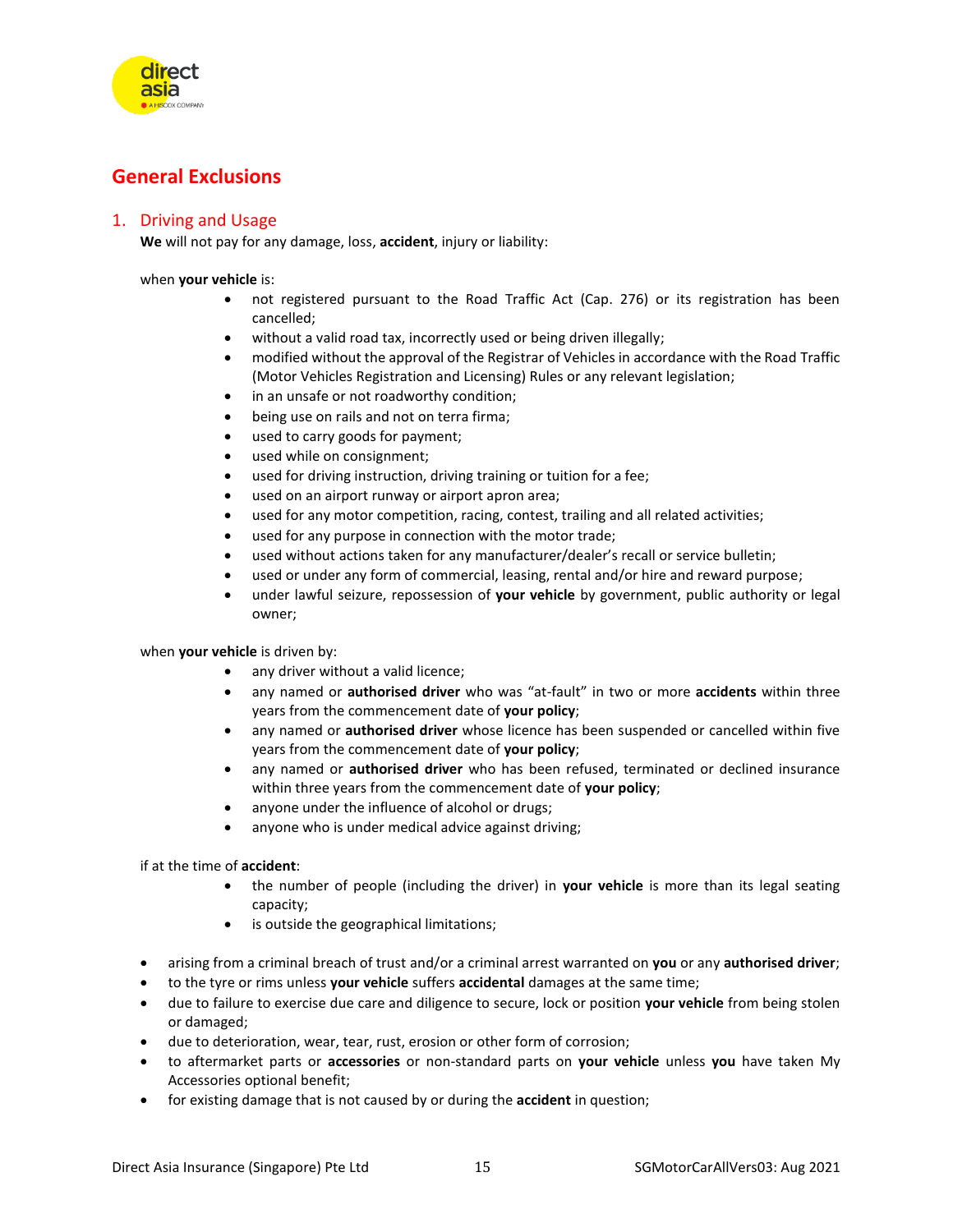

- due to mechanical, structural, electronic, electrical or other failures or breakdown whether caused by the manufacturer or otherwise;
- for any personal items stolen from **your vehicle**;
- to repair or replace the set or pair where the loss or damage is to part only of that set or pair;
- related to damage to data, software or computer programmes of **your vehicle**;
- arising from any indirect loss whatsoever;
- resulting from any unlawful act as determined by the authorities including reckless or dangerous driving.

#### <span id="page-15-0"></span>2. Failure to Act or Deliberate Actions

**We** will not pay claim for any **accident**, damage, loss, injury or liability:

- if **you** fail to fulfill **your** responsibility;
- for intentional and deliberate caused by **you** or person acting with **your** permission;
- **we** deem any way fraudulent;
- due to any false declarations or document;
- related to use of **vehicle** if it breaks any rules, regulations or laws.

#### <span id="page-15-1"></span>3. Terrorism and War Risks

**We** will not pay for any loss or damage directly or indirectly caused by or as a result of:

- any **act of terrorism** including **nuclear, chemical, biological terrorism**;
- war, invasion, acts of foreign enemies or similar events;
- riot, rebellion, hostilities, civil commotion, mutiny or usurped power (including loss or damage caused by looting or pillaging).

#### <span id="page-15-2"></span>4. Nuclear Risks

**We** will not pay for any loss or damage directly or indirectly caused by or a result from or in any connection with radioactive agents, weapons or material (whether actual or threatened).

#### <span id="page-15-3"></span>5. Sanction Clause

**We** will not provide cover or be liable to pay any claim or provision under this **policy** under any sanction prohibition or restriction under United Nations resolutions or the trade or economic sanctions, law or regulations of the Republic of Singapore, Malaysia, Thailand, European Union, United Kingdom or United States of America.

#### <span id="page-15-4"></span>6. False or Fraudulent Claims

**We** reserve the right to not pay for any claim or void the **policy**, and report to the relevant authorities when false or fraudulent claim is made.

### <span id="page-15-5"></span>**Definitions**

Any word or expression which has a specific meaning will have the same meaning wherever it appears in the **policy** documents.

**Accident** or **Accidental** refers to sudden and unforeseen event occurring during the **period of insurance** arising out of ownership, use or maintenance of **your vehicle** covered under this **policy**.

**Accessories** refers to air intake, exhaust system, body kit, rims, tires, suspension / stabilizer system which are certified Land Transport Authority (LTA) compliant. Additional accessories covered under "My Accessories" optional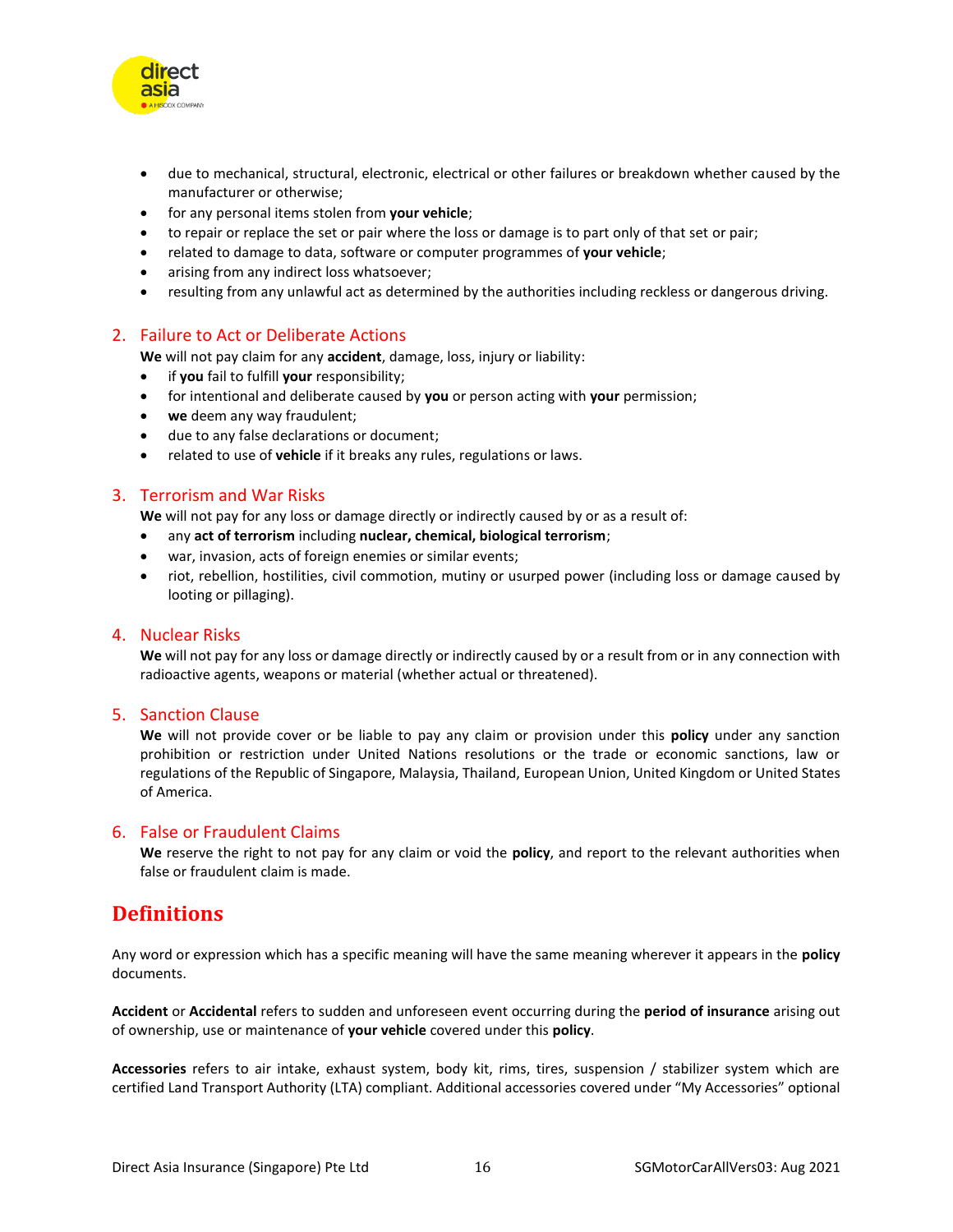

benefit refers to solar films, audio and multimedia equipment, personal in-car computers, satellite navigation and detection systems provided they are permanently fitted to **your vehicle** and have no independent power source.

**Act of terrorism** refers to an act (which may or may not involve using force or violence) by any person or group committed for political, religious, ideological or similar intentions, with the aim of influencing any government or to put the public or any section of the public, in fear.

**Amendment** refers to an endorsement or other authorised change to **your policy**.

**Approved workshop** refers to a workshop **we** have appointed, approved and authorised to repair **your vehicle** following a claim.

**Authorised driver** refers to any driver who has **your** permission to drive **your vehicle** and who is covered under the selected driver plan shown on **your policy** schedule. This person must:

- have a valid licence to drive and must not have been suspended or disqualified from driving within the last 5 years from the commencement date of **your policy** or during the **period of insurance**;
- have not been declined or refused insurance or had insurance terminated by any insurance company within the last 3 years from the commencement date of **your policy** or during the **period of insurance**;
- not have been involved in 2 or more "at-fault" **accidents** within the last 3 years from the commencement date of **your policy** or during the **period of insurance**.

**COE** refers to the certificate of entitlement for **your vehicle**.

**DirectAsia, we, us, our** refers to Direct Asia insurance (Singapore) Pte Ltd.

**Excess** refers to the amount that **you** are required to pay towards any claim. These amounts are cumulative and the total cumulative **excess** is payable by **you**.

**Main driver** refers to the person who most frequently drives **your vehicle** and who:

- is age 70 and below;
- holds a valid driving licence for at least 2 years in the period immediately preceding the inception date of **your policy**;
- has no licence suspended or cancelled within the last 5 years from the commencement date of **your policy** or during the **period of insurance**;
- has not been refused insurance or terminated by any insurance company within the last 3 years from the commencement date of **your policy** or during the **period of insurance;**
- has not been involved in 2 or more "at-fault" **accidents** within the last 3 years from the commencement date of **your policy**.

**Market value** refers to the cost of replacing **your vehicle** with one of the same make and model, of similar condition, specification and age as prevailing immediately before the **accident**.

**Named driver** refers to a driver who has been named on **your policy** schedule and/or certificate of insurance who:

- has no licence suspended or cancelled within the last 5 years from the commencement date of **your policy** or during the **period of insurance**;
- has not been refused insurance or terminated by any insurance company within the last 3 years from the commencement date of **your policy** or during the **period of insurance;**
- has not been involved in 2 or more "at-fault" **accidents** within the last 3 years from the commencement date of **your policy**.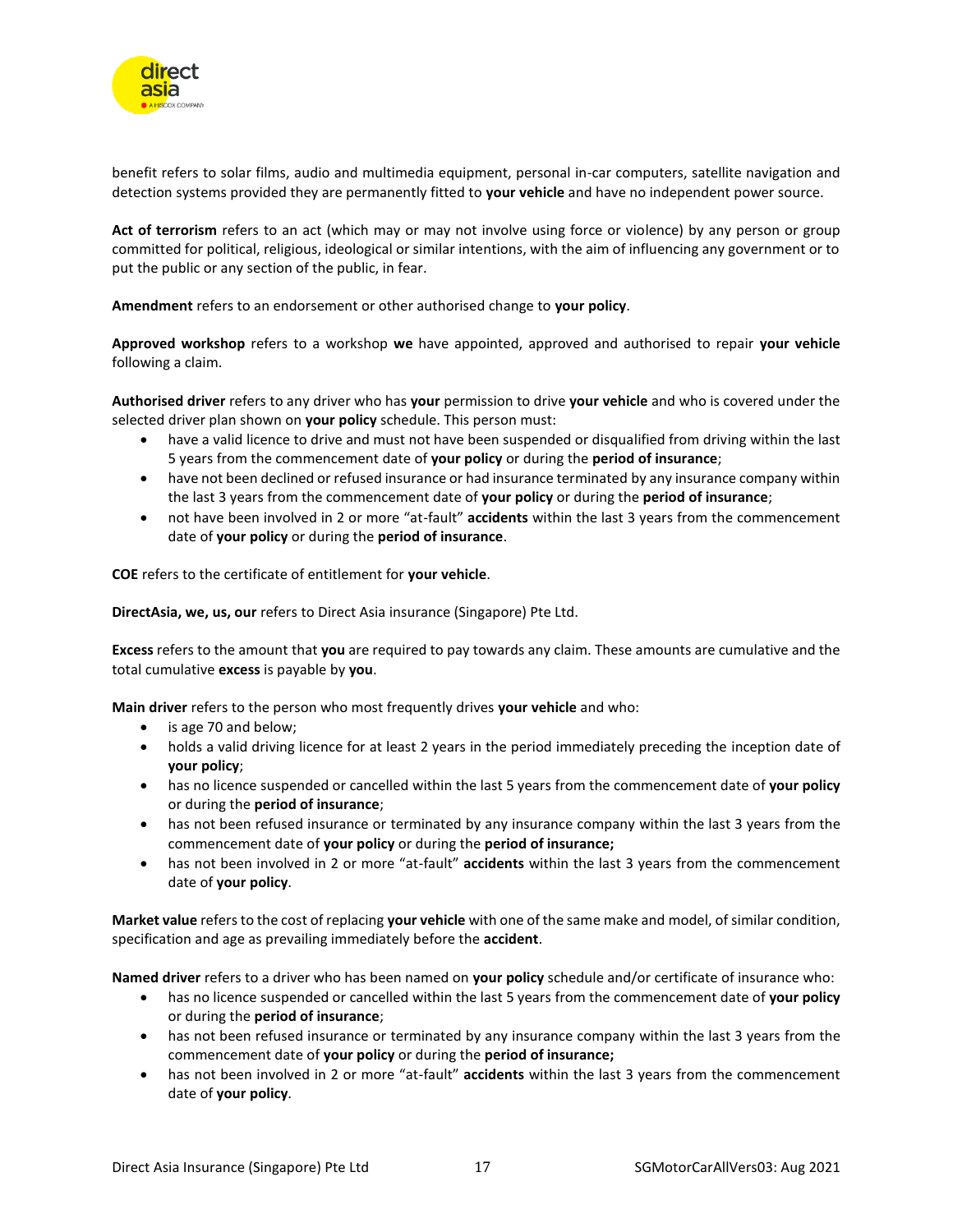

**Nuclear, chemical or biological terrorism** refers to using any nuclear weapon or device or releasing any radiation, solid, liquid or gas chemical agent or biological agent in an **act of terrorism**.

**Period of insurance** refers to the period of time which **your vehicle** is insured under this **policy** as shown in the schedule or certificate of insurance.

**Policy** refers to this **policy**, **your** application form, **your** declarations, the schedule, the certificate of insurance and any endorsements **we** have issued under this **policy**.

**Total loss** refers to when **your vehicle** is damaged beyond repair, stolen, or when the economical cost to repair **your vehicle** is above the **market value**.

**Windscreen** refers to the front, side, rear back and quarter glass but not the sunroof or any glass roof of the **vehicle**, and excludes solar film.

**You, your** refers to the person named as the policyholder and includes the person or persons named as the **main driver** and/or **named driver** and all other **authorised drivers**.

**Young and/or inexperienced driver** refers to a **driver** who:

- 1. is below the age of 30; or
- 2. holds a driving licence for less than 2 years.

**Your vehicle / vehicle** refers to the car covered under **your policy**, as shown on the certificate of insurance. The policyholder must be the legal and registered owner of this car within 7 days from the **policy** inception date.

### <span id="page-17-0"></span>**Customer care policy**

At **DirectAsia**, **we** strive to provide service excellence to all **our** policyholders. If on any occasion **our** services falls short of **your** expectation, below is what **you** can do:

**You** should first contact **our** Customer Service Department. **You** can email to **us** at customerservice@directasia.com or call our hotline at (65) 6665 5555. **We** will look into **your** matter and respond within 3 working days and if further action needed, **we** will provide **you** a full reply within 14 working days.

If **you** are dissatisfied with **our** respond, **we** will refer **you** to Financial Industry Disputes Resolution Centre (FIDReC) who is an independent dispute resolution organization. **You** may consider to contact them and submit **your** matter to FIDReC for settlement by mediation in accordance with the mediation procedure in force.

FIDReC's details are: Financial Industry Dispute Resolution Centre Ltd 36 Robinson Road #15-01, City House Singapore 068877 Telephone: 6327 8878 Email: info@fidrec.com.sg